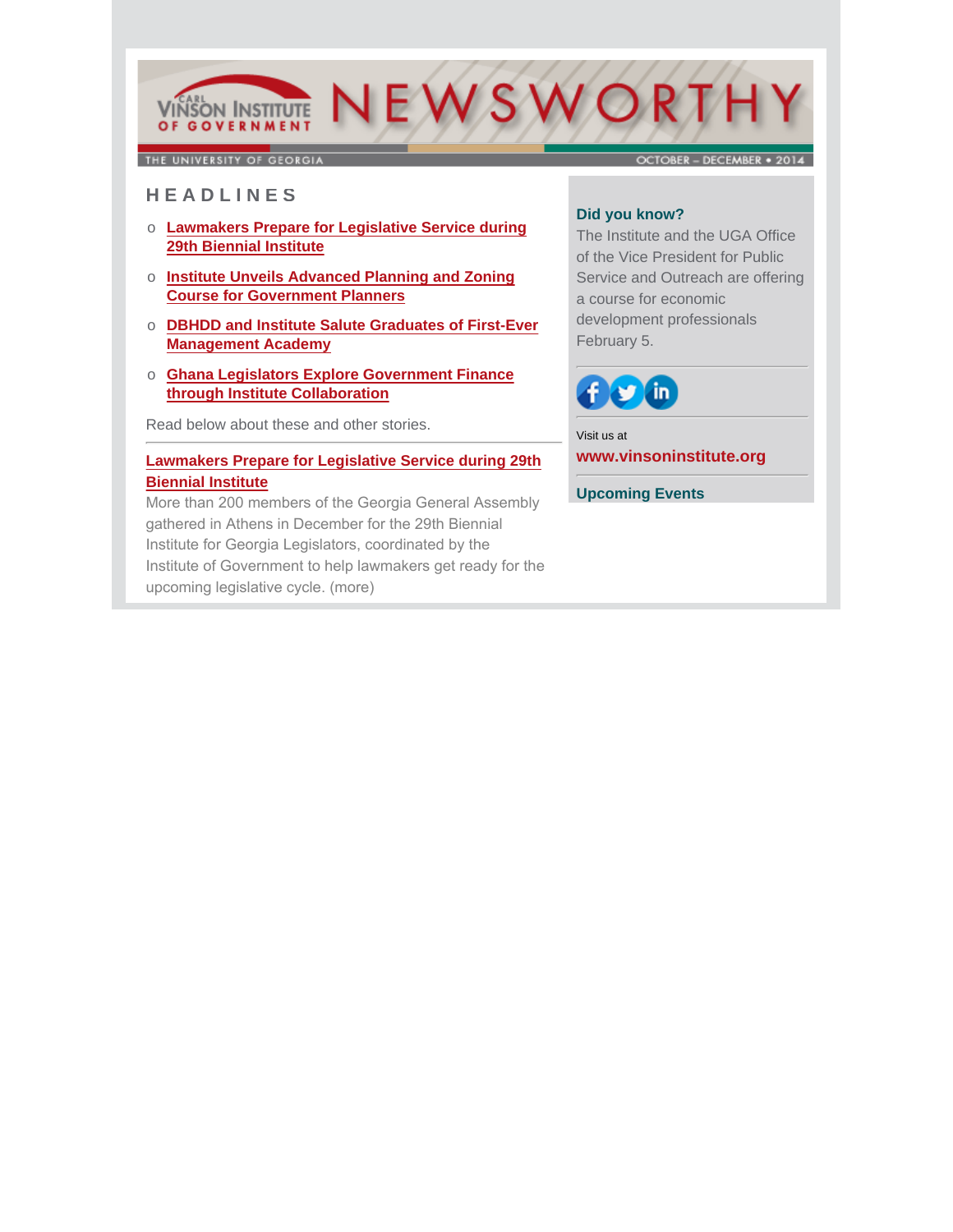### **Institute Unveils Advanced Planning and Zoning Course for Government Planners**

Twenty-six city and county planning officials attended the debut of the Institute's advanced Planning and Zoning 201 course, which was developed to provide in-depth training on [economic development issues regularly encountered by local](http://cviog.uga.edu/news/spotlights/120514-course.html) leaders. (more)

# **DBHDD and Institute Salute Graduates of First-Ever Management Academy**

The Georgia Department of Behavioral Health and [Developmental Disabilities \(DBHDD\) recently recognized the](http://cviog.uga.edu/news/spotlights/121014-dbhdd.html) first 21 graduates of a management academy that the Institute developed to help DBHDD personnel enhance their leadership skills. (more)

### **[Ghana Legislators Explore Government Finance through](http://www.cviog.uga.edu/news/spotlights/102214-ghana.html) Institute Collaboration**

Members of the Ghana Parliament's Finance Committee studied American government finance procedures during a training program the Institute coordinated in partnership with Georgia Southern University. (more)

### **Vinson Fellows Present Reports on Fall Semester Student Research Projects**

The three UGA undergraduates selected for the Vinson Institute Fellows Program presented the results of their fall semester internship projects on topics such as "complete [streets" programs and a comparison of public administration](http://cviog.uga.edu/news/spotlights/122314-fellows.html) training programs. (more)

### **[Government Finance Officers Earn Certification through](http://cviog.uga.edu/news/spotlights/120414-finance.html) Institute Training**

Finance officers from city and county governments throughout Georgia recently earned certification through the Institute's financial management training program, which provides professional development courses covering a variety of public finance topics. (more)

### **Institute Demography Expert Recognized by Peers for Research Excellence**

[Mathew Hauer, head of the Institute's applied demography](http://cviog.uga.edu/news/spotlights/121014-demographics.html) program, recently earned the Southern Demographic Association's top award for a paper he coauthored that

GMA Mayors' Day Conference: January 23–26 ACCG Lifelong Learning Academy: February 9 GLGPA Mid-Year Conference: March 3–4

### **Newsworthy Notable**



**[Dan Lasseter](http://www.cviog.uga.edu/about-us/faculty-staff/dan-lasseter.html)** Public Service Assistant

Mr. Lasseter, a public service assistant in our Governmental Services and Research division, oversees executive searches for high-level leadership positions in public sector organizations. In addition, he provides technical assistance on employment testing issues for state and local public safety agencies like the Georgia Bureau of Investigation and the Georgia State Patrol. He was recently elected to the American Society of Public Administration's National Council and earned an ASPA Presidential Citation of Merit recognizing his work with the association.

Our Partners in Training: